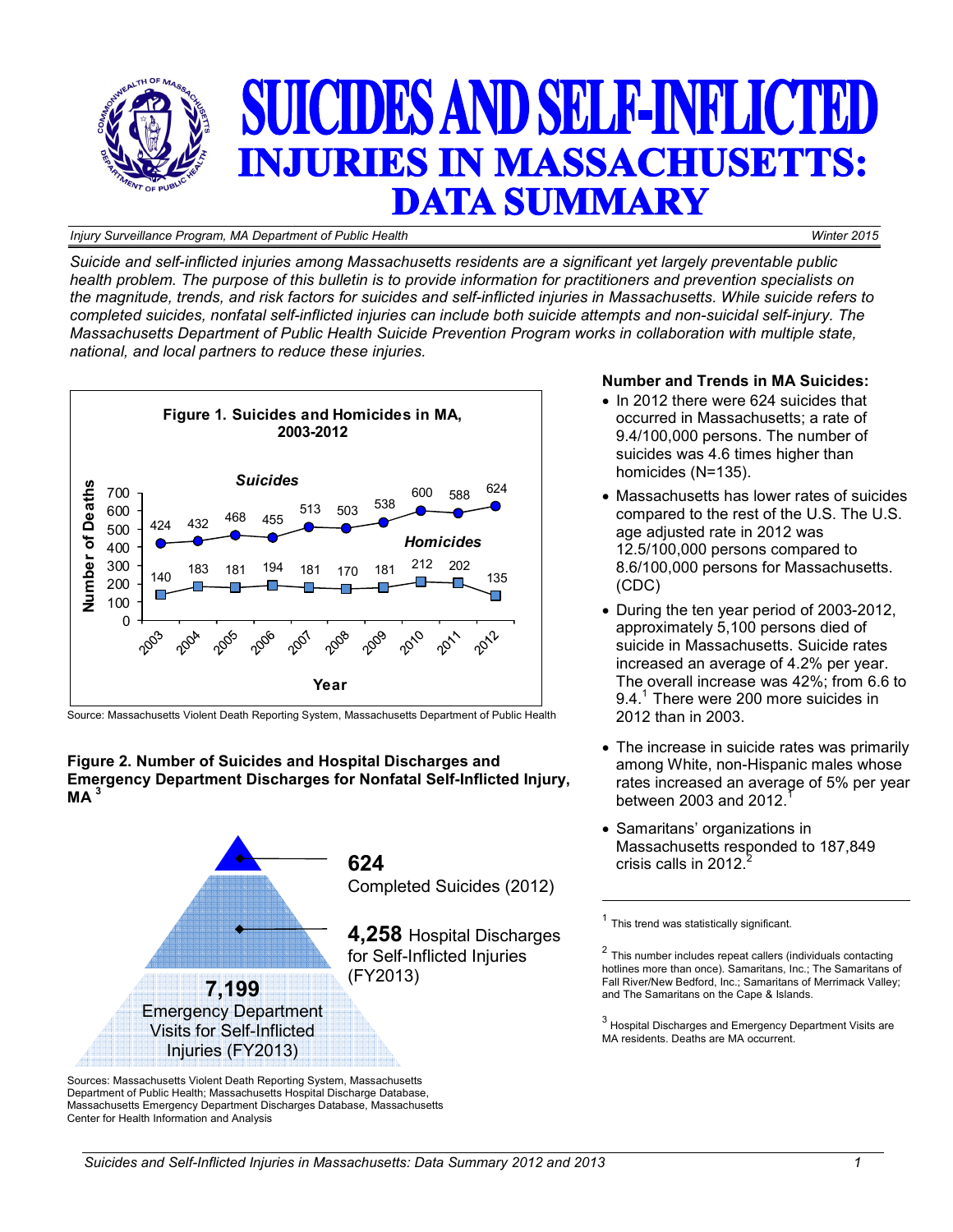## **Suicides and Hospitalizations for Nonfatal Self-inflicted Injuries by Age Group and Sex**







Source: Massachusetts Violent Death Reporting System, Massachusetts Department of Public Health



Source: Massachusetts Hospital Discharge Database, Massachusetts Center for Health Information and Analysis

#### **Suicides:**

- Most suicides occur in the middle age population: 60% of all suicides were among individuals age 35-64. Between 2003 and 2009 the suicide rates among this age group increased an average of 6.5% per year.
- Suicides among males exceeded females by 3 to 1. In 2012, there were 469 suicides among males (14.6/100,000) compared with 155 among females (4.5/100,000).
- Among males, the highest rate of suicide was among those 45-54 years of age (22.9/100,000, N=112).
- Among females the highest rate of suicide was also among those 45-54 years of age (8.0/100,000, N=41).

#### **Nonfatal Self-Inflicted Injuries, Hospital Discharges in FY12:**

- The overall rate of hospital discharges for self-inflicted injury among MA residents was 64.1/100,000 (N=4,258).
- Females had a higher rate of hospital discharges for self-inflicted injury (71.1/100,000, N=2,432) than males (56.6/100,000, N=1,824). This was seen in all age groups except the 85+ year age group.
- Among females, the highest rate of hospital discharges for self-inflicted injury was in the 15-24 year age group (129.3/100,000, N=605). Among males, the highest rate was in the 25-34 year age group (89.5/100,000, N=405).

4 Rates are not calculated on counts of less than 5. See Methods section for additional information on rates.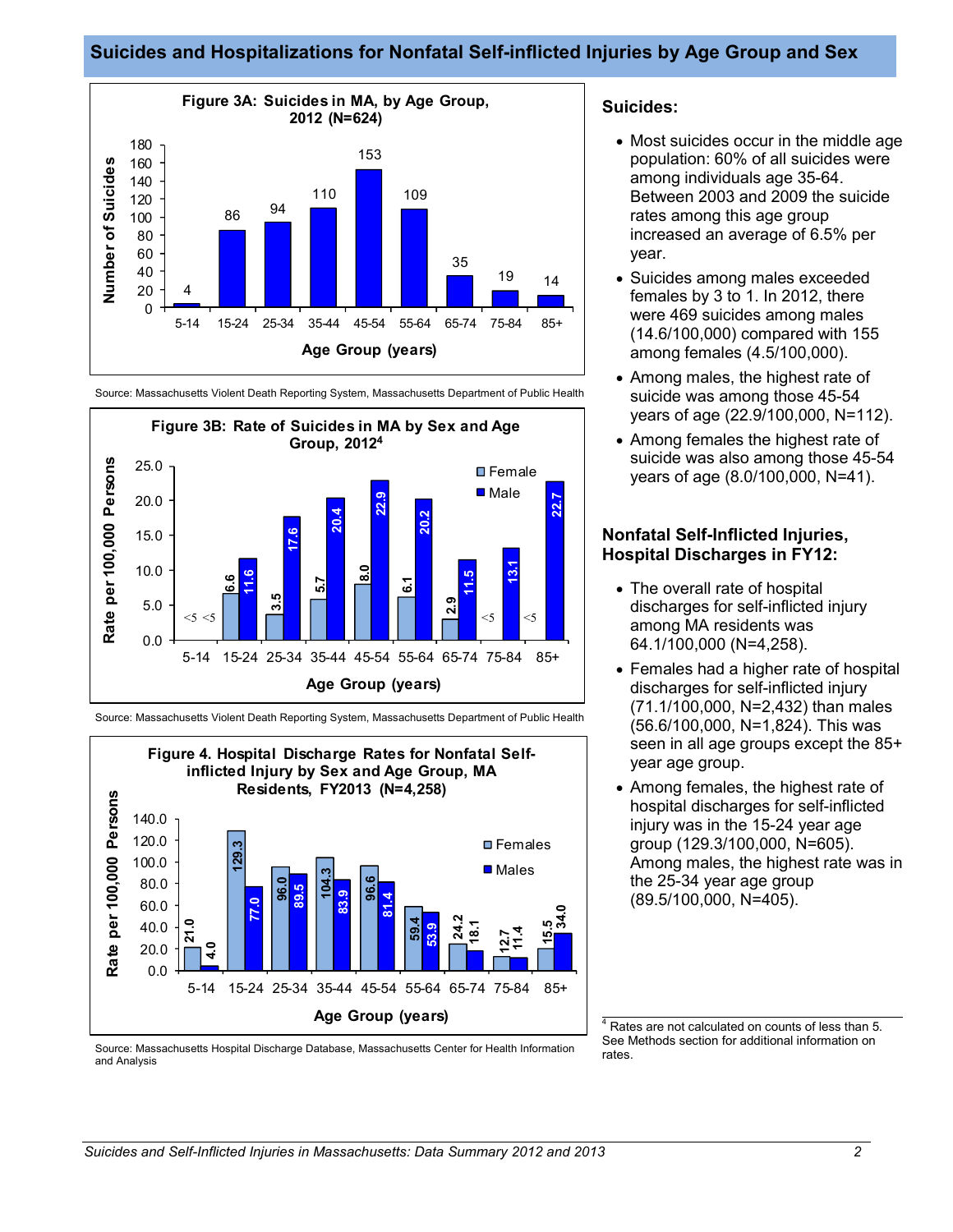## **Suicides by Race/Ethnicity and Suicide and Nonfatal Self-inflicted Hospitalizations by Method**



• During 2008-2012 the average annual ageadjusted suicide rate was highest among White, non-Hispanic males (15.0/100,000,  $N=1.963$ <sup>6</sup>

 Similarly White, non-Hispanic females had a higher average annual age adjusted rate (4.2/100,000, N=577) of suicide compared to Black, non-Hispanic, and Hispanic females.

 $\frac{5}{6}$ Rates are age-adjusted using the Standard US Census 2000 population. The five most recent years of data were used to improve the stability of the rates.

 $^6$  Statistically significant at the p  $\leq$  .05 level. Please refer to the Methods section for an explanation on statistical significance.

## **Figure 6A and B: Suicides and Hospital Discharges for Nonfatal Self-Inflicted Injury by Method, Massachusetts**



Source: Massachusetts Violent Death Reporting System, Massachusetts Department of Public Health and Massachusetts Hospital Discharge Database, Massachusetts Center for Health Information and Analysis

- In 2012, suicide methods varied by sex. For males, hanging/suffocation (N=221) and firearm (N=136) were the most common methods used. For females, the leading methods were suffocation/hanging (N=64) and poisoning (N=58).
- In FY2013, the leading method of nonfatal self-inflicted injuries resulting in hospitalization was poisoning. This did not vary by sex.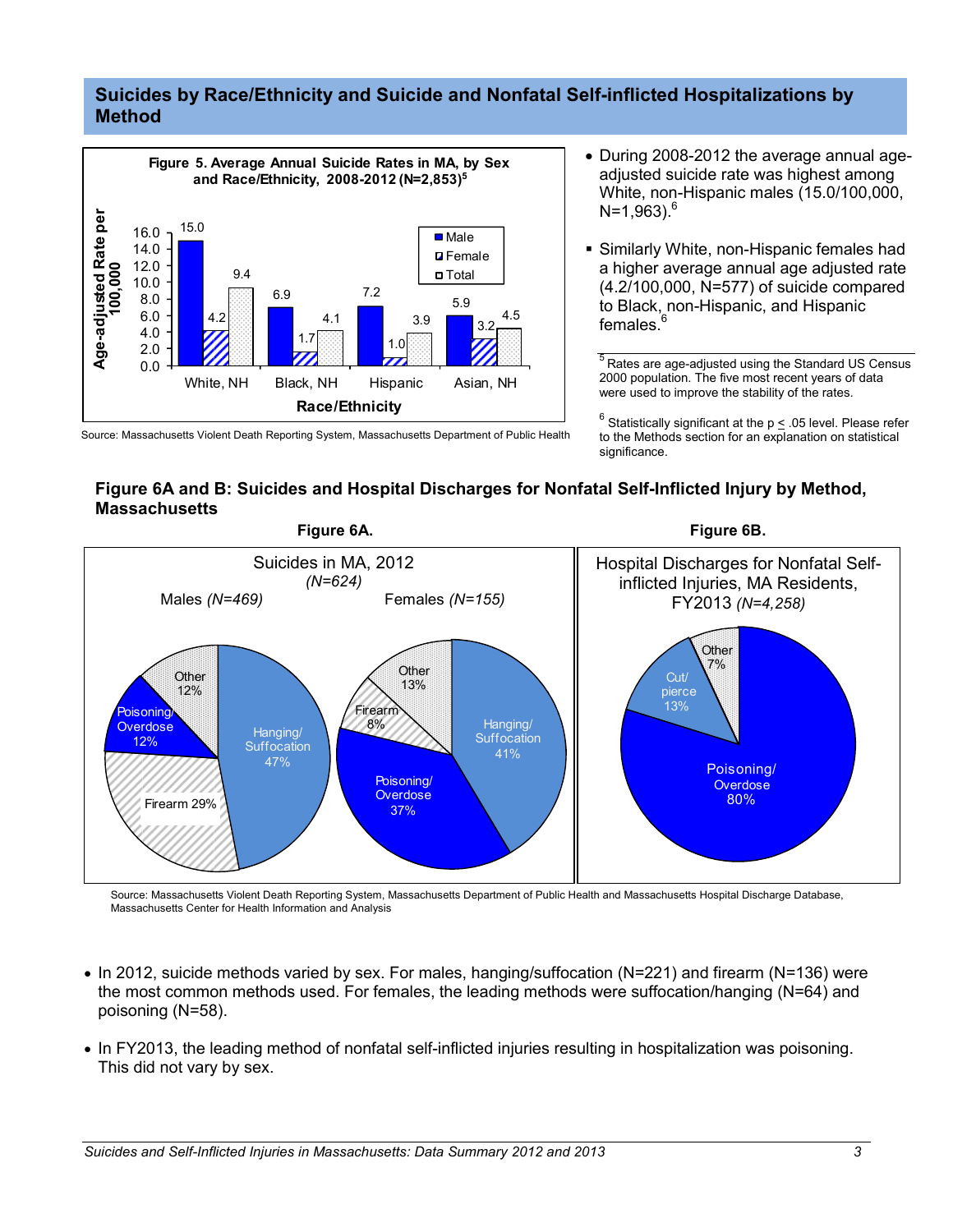## **Circumstances Associated with Suicide in Massachusetts**



Source: Massachusetts Violent Death Reporting System, Massachusetts Department of Public Health



Circumstance data provides useful information for better understanding what may have precipitated a suicide and informs prevention programming. Information presented shows circumstances known.

- 47% of suicide victims had a documented current mental health problem such as depression.
- 34% were currently receiving some form of mental health treatment.
- 25% had an alcohol and/or other substance use problem noted.
- 22% had a problem with a former or current intimate partner (such as divorce, break-up or argument) $8<sup>8</sup>$
- 16% had a history of suicide attempts.
- 16% had a job problem, such as increased pressure at work, feared/recent layoff, and/or financial problem.

 $<sup>7</sup>$  More than one circumstance may be noted</sup> for a suicide.

<sup>8</sup> "Intimate Partner Problem" refers to any problem with a current or former intimate partner and may or may not involve violence.

Source: Massachusetts Violent Death Reporting System, Massachusetts Department of Public Health

There were differences in circumstances when analyzed by age group. In 2012:

- 45-64 year olds had the highest percent of current mental health problem and job/financial problem compared to persons ages 15-24, 25-44, and 65 years and over.
- Individuals ages 65 and over had the highest percent of physical health problem (that contributed to the suicide) compared to all other age groups.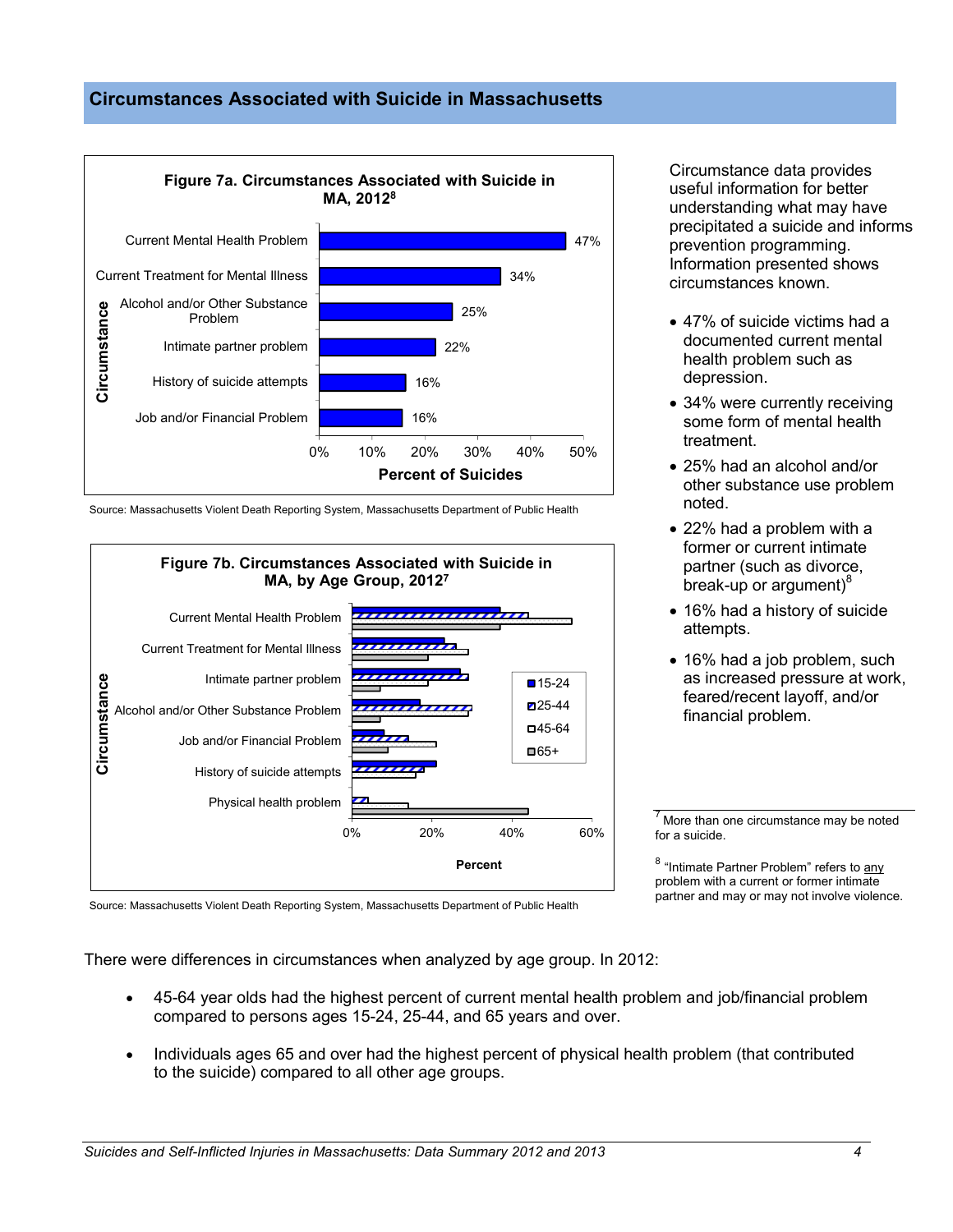

Source: Massachusetts Youth Risk Behavior Survey, 2013, weighted data



Source: Massachusetts Youth Risk Behavior Survey, questions on survey in 2011 and 2013, weighted data

\* Estimates may be unreliable due to small numbers, interpret with caution

<sup>9</sup>Attempted suicide one or more times in the past 12 months

The MA Youth Risk Behavior Survey, (MA YRBS) an anonymous written self report survey of youth in public high schools in MA, indicated that in 2013:

- 14% of high school students reported a self-inflicted injury that was not a suicide attempt.
- 12% of students seriously considered suicide during the past year, 11% made a suicide plan and 6% made an attempt.
- 22% of high school students reported feeling so sad or depressed daily for at least two weeks during the previous year that they discontinued usual activities. A significantly larger percentage of females (29%) than males (14%) reported feeling this way (not depicted on graph).

Survey findings from the MA YRBS can also show the relationship between victimization and suicide attempts. As the number of victimization types experienced increases, so does the percent of those students attempting suicide. The five victimization types from YRBS include:

- Students who had ever been bullied on school property during the past 12 months.
- Students who did not go to school on one or more of the past 30 days because they felt they would be unsafe at school or on their way to or from school.
- Students who had been threatened or injured with a weapon such as a gun, knife, or club on school property one or more times during the past 12 months.
- Students who had ever been hurt physically by a date or someone they were going out with.
- Students who responded that someone had ever had sexual contact with them against their will.